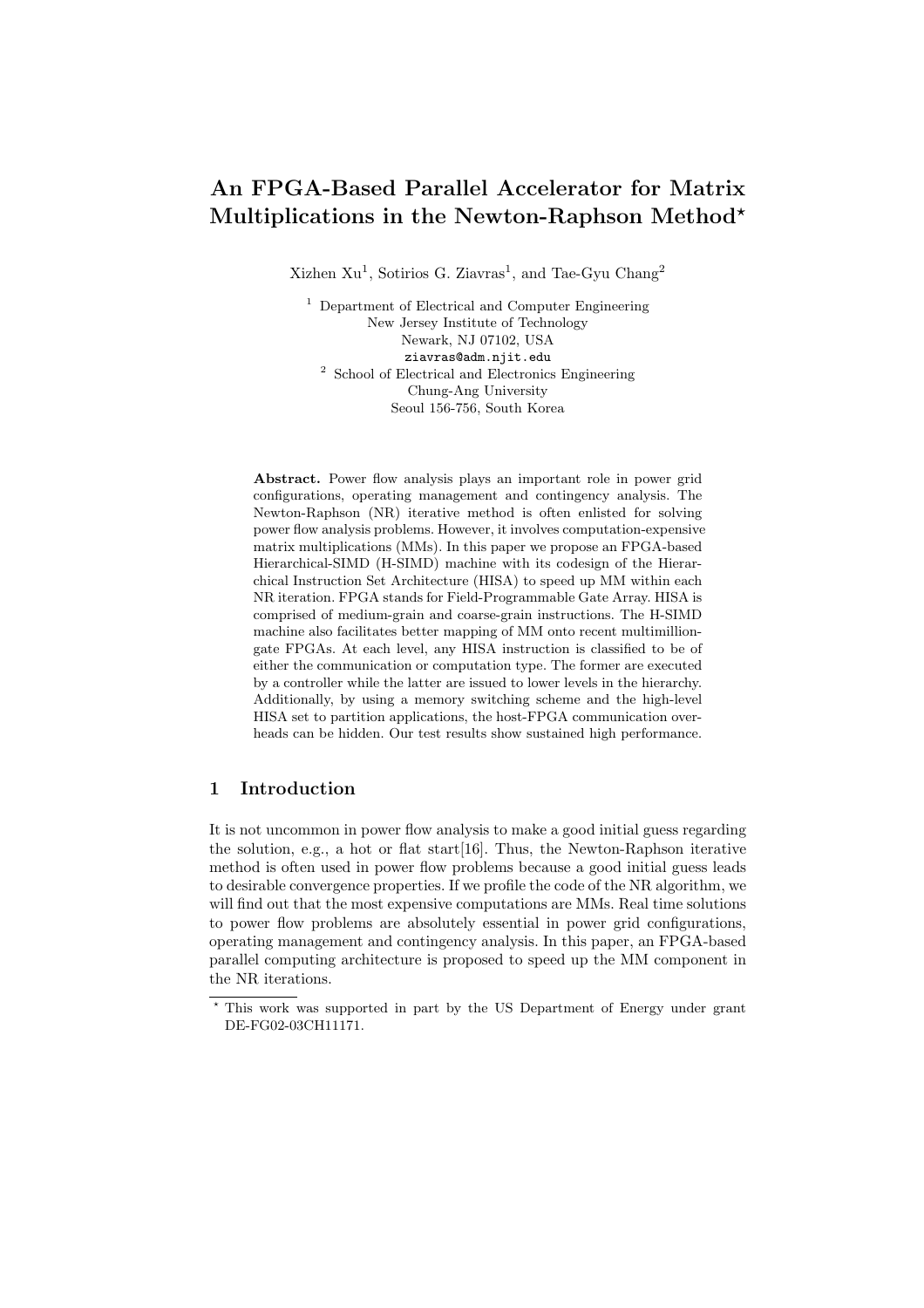Multimillion-gate FPGAs can form promising hardware accelerators for conventional hosts, e.g., a workstation or an embedded microprocessor $[1][2][13]$ [14][15]. The workstation-FPGA combination is popular for data-intensive applications due to high FPGA resource efficiency and flexible workstation control. However, the substantial communication and interrupt overheads between the workstation and the FPGAs is also becoming a major performance bottleneck that may prevent further exploitation of the performance benefits gained from the parallel FPGA implementation [3][14].

Specifically, the contributions of our work are: i) We explore the FPGAbased design space to accelerate MM computations in NR iterations. To this extent, a hierarchical multi-FPGA system is proposed where each FPGA works in the SIMD (Single-Instruction Multiple-Data) parallel-processing mode. Under SIMD, all processors execute the same instruction simultaneously but on different data. Due to task partitioning with different granularities at various levels, we can eliminate communication requests of the processing elements (PEs) within the H-SIMD machine if a block-based matrix multiplication algorithm is employed. ii) We employ a memory switching scheme to overlap communications with computations as much as possible at each level. The conditions to fully overlap communications with computations are investigated as well. This technique overcomes the FPGA interrupt overheads and the rather low speed of the PCI bus that connects our FPGA-based target platform to the host [7]. Thus, our proposed methodology makes it possible to synthesize a scheme that brings together the computing power of the workstation and the FPGAs seamlessly for the NR algorithm.

Many research projects have studied MM for reconfigurable systems [4][5][6]. [4] proposed scalable and modular algorithms. Yet the authors point out that the proposed algorithms still incur high configuration overhead and large-sized configuration files. [5] introduced a parallel block-based algorithm for MM with substantial results. Though their design is based on a host-FPGA architecture and pipelined operation control is employed as well, the interrupt overhead from the FPGA to the host is not taken into consideration for a workstation host. Hence, [4][5] can not be used to accelerate MM in the NR method. [6] concluded that FPGAs can achieve higher performance with less memory and bandwidth than a commodity processor.

The rest of this paper is organized as follows. Section 2 analyzes the NR iterative method, and presents the H-SIMD machine design and its memory switching scheme. Section 3 presents the HISA instruction set for NR and analyzes workload balancing for MM across H-SIMDs different layers. Section 4 shows implementation results and a comparative study with other works. Section 5 draws conclusions.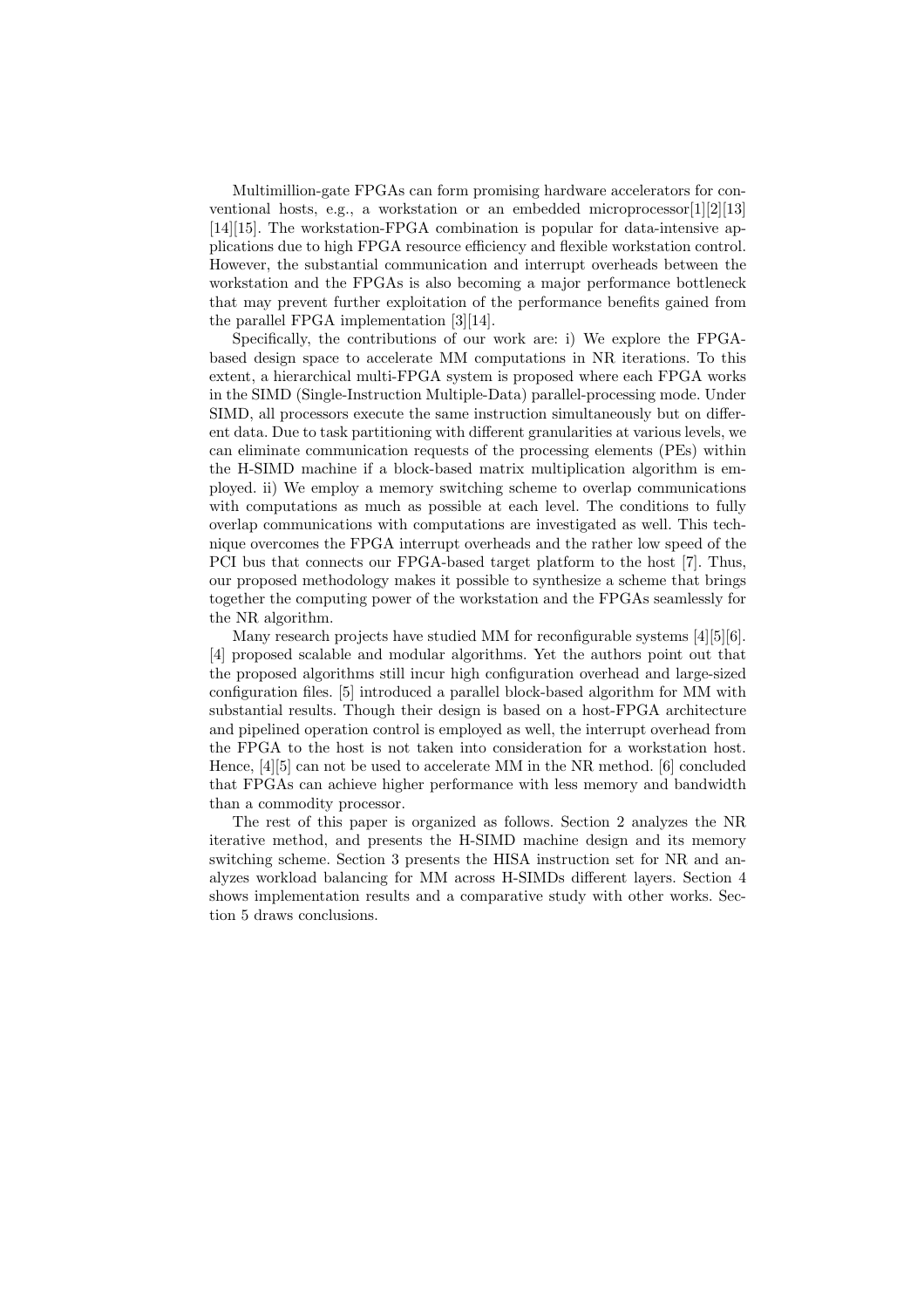# 2 Multi-Layered H-SIMD Machine and Newton-Raphson Method

### 2.1 Newton-Raphson Iterative Method

The NR method employs Taylors series expression for a function with two or more variables [16]. It replaces the Gauss-Seidel method which is characterized by slower convergence. The nonlinear Newton-Raphson-type iteration for finding the reciprocal  $1/A$  of matrix A is  $X(k+1) = X(k)(2I - AX(k))$ , where k is the iteration number and  $X(0)$  is the initial guess for  $A^{-1}$ . The iterative technique proceeds until the sum of the absolute values of the off-diagonal elements in  $AX(k)$  is less than  $\epsilon$ , where  $\epsilon$  is the required accuracy. The convergence rate is determined by the initial choice of  $X(0)$ . The process converges if and only if all eigenvalues of  $I - AX(0)$  have absolute value less than one. Convergence, when it occurs, is generally quadratic. An improvement can be made so that the algorithms convergence is cubic. The pseudo-code for the NR algorithm is shown in Fig. 1. We can tell that two matrix multiplications are needed per iteration. Hence, our H-SIMD machine is designed for the acceleration of MM in the NR iterations.

#### 2.2 H-SIMD Architecture

The H-SIMD control hierarchy is composed of three layers: the host controller (HC), the FPGA controllers (FCs) and the nano-processor controllers (NPCs), as shown in Fig. 2. The HC encounters the coarse-grain host SIMD instructions (HSIs) in the application program, which are classified into host-FPGA communication HSIs and time-consuming computation HSIs. The HC executes the communication HSIs only and issues computation HSIs to FCs. Inside each FPGA, the FC further decomposes the received computation HSIs into a sequence of medium-grain FPGA SIMD instructions (FSIs). The FC runs them in a manner similar to the HC: executing communication FSIs and issuing the computation FSIs to the nano-processor array. The NPCs finally decode the received computation FSIs into fine-grain nano-processor instructions (NPIs) and sequence their execution. Due to the difference between computation instructions and communication instructions at all levels, the H-SIMD machine configures one of the FPGAs as the master FPGA which sends an interrupt signal back to the HC once the previously executed computation HSI has been completed. Similarly, one NP within each FPGA is configured as the master NP that sends an interrupt signal back to its FC so that a new computation FSI can be executed.

The communication overhead between the host and the FPGAs is very high primarily due to the nature of the non-preemptive operating system on the workstation. Based on tests in our laboratory, the one-time interrupt latency for a Windows-XP installed workstation running the PCI bus at 133MHz is about 1.5 ms. This penalty is intolerable in high-performance computing [14]. Thus, a design objective of the H-SIMD machine is to reduce the interrupt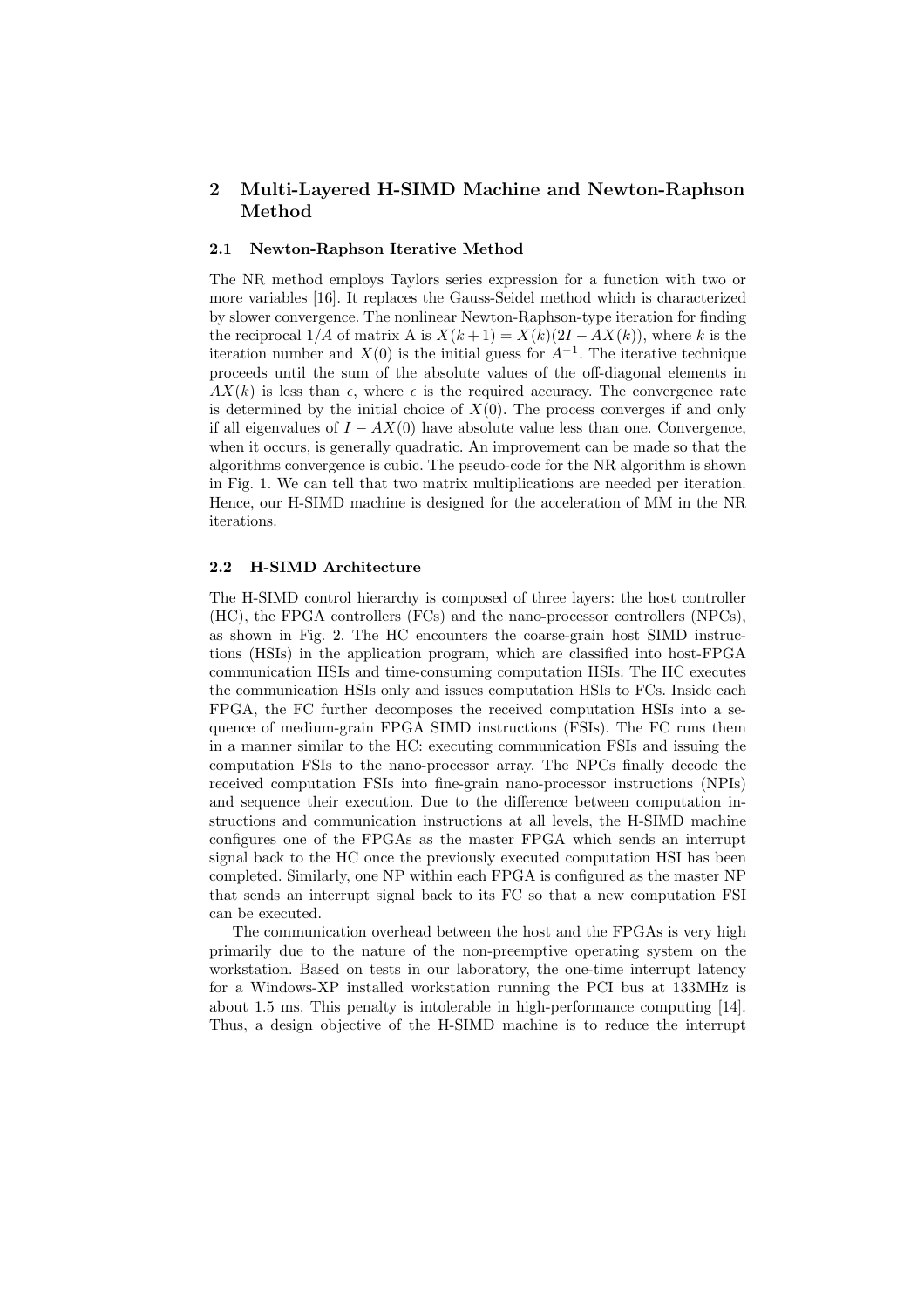



Fig. 1. The pseudo-code for the NR iterations

Fig. 2. H-SIMD machine architecture

overheads. A memory switching scheme has been applied successfully before in [5]. However, they did not specify the conditions to fully overlap communications with computations, a focus of our study. [14] studied such conditions but for another application problem.

The HC-level memory switching scheme is shown in Fig. 3. The SRAM banks on the FPGA board are organized into two functional memory units: the execution data memory (EDM) and the loaded data memory (LDM). Both are functionally interchangeable. At one time, the FCs access EDMs to fetch operands for the execution of received computation HSIs while LDMs are referenced by the host for the execution of communication HSIs. When the FCs finish their received computation HSI, they will switch between EDM and LDM to begin a new iteration. The FC is a finite-state machine responsible for the execution of the computation HSI. The FCs have access to the NP array over a modified LAD (M-LAD) bus. The LAD bus was originally developed by the Annapolis Micro Systems company for our target board and was used for on-chip memory references [7]. The M-LAD bus controller is changed from the PCI controller to the FCs. The HSI counter is used to calculate the number of finished computation HSIs. The SRAM address generator (SAG) is used to calculate the SRAM load/store addresses in EDM banks. The FC is pipelined and sequentially traverses the pipeline stages LL (Loading LRFs), IF (Instruction Fetch), ID (Instruction Decode) and EX (execution). The transition condition from EX to LL is triggered by the master NPs interrupt signal. The interrupt request/response latency is one cycle only as opposed to the tens of thousands of cycles between the host and FPGAs, thus enhancing the H-SIMDs performance.

The nano-processor array forms the customized execution units in the H-SIMD machine datapath. Each nano-processor has three large-sized register files: the load register file (LRF), the execution register file (ERF) and the accumulation register file (ARF), as shown in Fig. 4. Both the LRFs and ERFs work in a "memory" switching scheme, similarly to the LDMs and EDMs. The ERFs are used for the execution of computation FSIs while the LRFs are referenced by the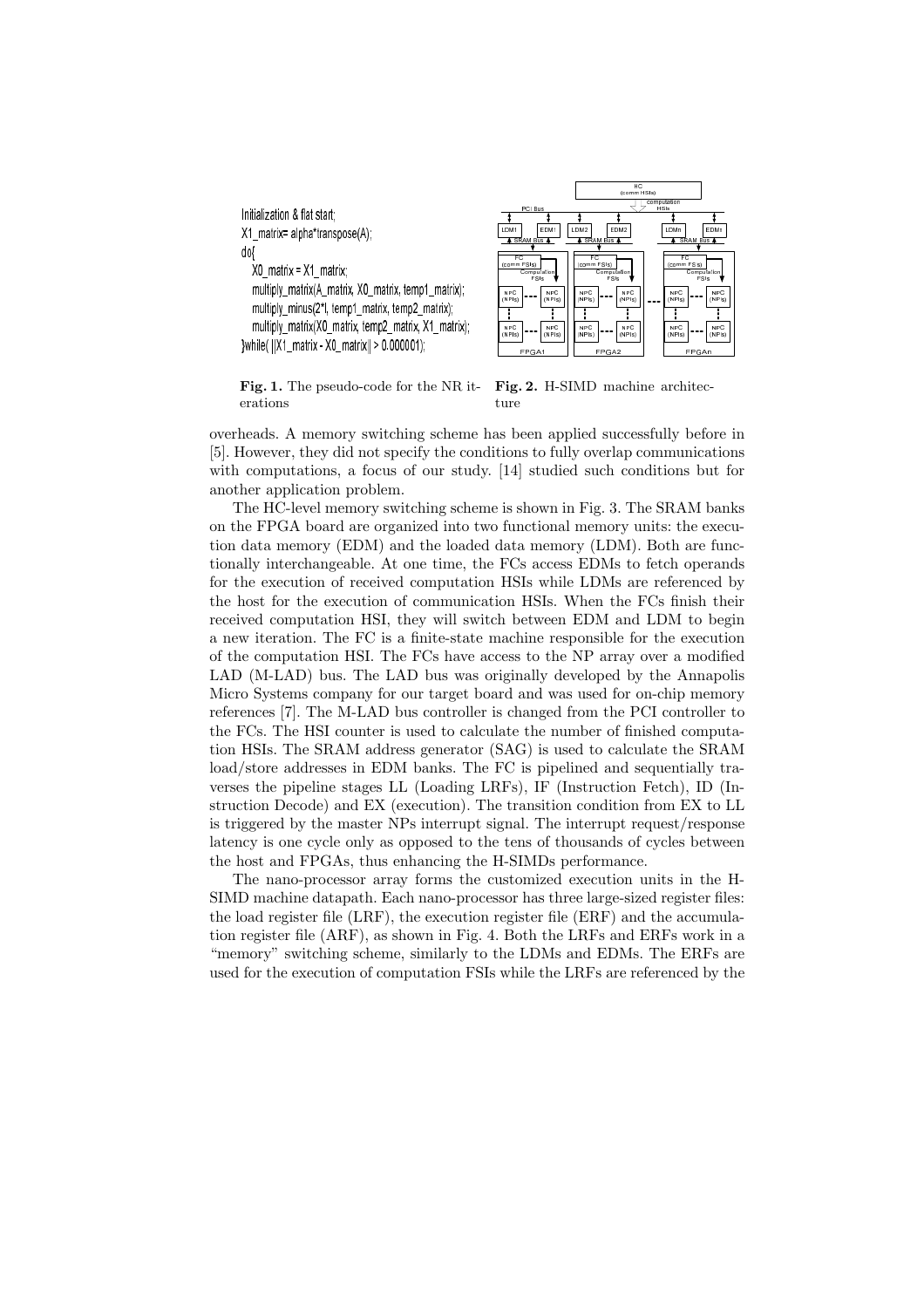

Fig. 3. HC-level memory switching scheme

Fig. 4. Nano-processor datapath and control unit

communication FSIs at the same time. The computation results are accumulated in the ARFs which can be accessed by the FCs.

### 3 HISA and Task Partitioning for MM

#### 3.1 HISA: Instruction Set Architecture for MM

Similar to the approach for PC clusters in [10], we suggest here that an effective instruction set architecture (ISA) be developed at each layer for each application domain. The HC is programmed by host API (Application Programming Interface) functions for the FPGA board. They can initialize the board, configure the FPGAs, reference the on-board/on-chip memory resources and handle interrupts. We present here the tailoring of HSIs for a block-based MM algorithm. More specifically, we assume the problem  $C=A^*B$ , where A, B, and C are NxN square matrices. When N becomes large, block matrix multiplication is used that divides the matrix into smaller blocks to exploit data reusability. Due to limited space here, refer to [9] for more details about block-based MM.

In the H-SIMD machine, only a single FPGA or NP is employed to multiply and accumulate the results of one block of the product matrix at the HC and FC levels, respectively. Coarse-grain workloads can keep the NPs busy on MM computations, while the HC and FCs load operands into the FPGAs and NPs sequentially. This simplifies the hierarchical design of the architecture and eliminates the need for inter-FPGA and inter-NP communications. Based on the H-SIMD architecture, the HC issues  $N_h x N_h$  sub-matrix blocks for all the FPGAs to multiply.  $N_h$  is the block matrix size for the HSIs. We have three HSIs here: i)host\_matrix\_load(i,  $S_{LDM}, N_h$ ); ii)host\_matrix\_store(i,  $S_{LDM}, N_h$ ); iii)host\_  $matrix_mul\_accum(H_A, H_B, H_C, N_h)$ . The first two HSIs are the communication instructions while the third one is the computation instruction.

The FC is a finite state machine in charge of executing the computation HSI. It decomposes host matrix mul accum of size  $N_h x N_h$  into FSIs of size  $N_f x N_f$ , where  $N_f$  is the sub-block matrix size for the FSIs. Enlisted is the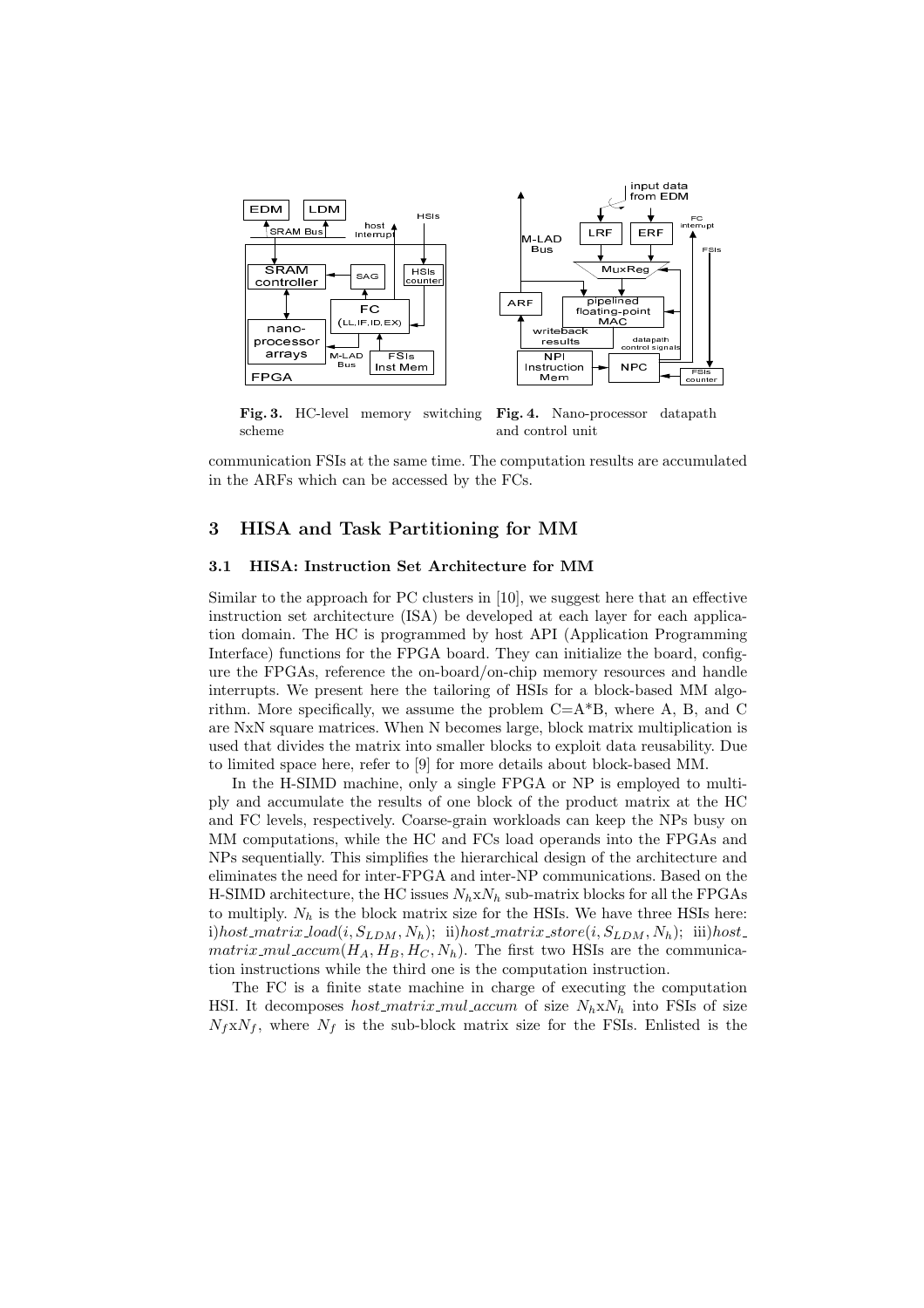same block matrix multiplication algorithm as the one for the HC. The code for *host\_matrix\_mul\_accum* is pre-programmed by FSIs and stored into the FC instruction memory. The FSIs are 32-bit instructions with mnemonics as follows: i)  $FPGA_matrix\_load(i, S_{LRF}, N_f);$  ii)  $FPGA_matrix\_store(i, S_{ARF}, N_f);$ iii) $FPGA_matrix_mul.accum(F_a, F_b, F_c, N_f)$ . They are in charge of the communications and computations at the FPGA level.

The NPIs are designed for the execution of the computation FSI. The code for FPGA\_matrix\_mul\_accum is pre-programmed with NPIs and stored into the NPC instruction memory. There is only one NPI to be implemented: the floating-point multiply accumulation  $NP\_MAC(R_a, R_b, R_c)$ , where  $R_a, R_b$ , and  $R_c$  are registers for  $R_c = R_a * R_b + R_c$ . The NPI code for computation FSIs needs to be scheduled to avoid data hazards. They occur when operands are delayed in the addition pipeline whose latency is  $L_{adder}$ . Thus, the condition to avoid data hazards is  $N_f^2 > L_{adder}$ , which can be easily met.

#### 3.2 Analysis of Task Partitioning

The bandwidth of the communication channels in the H-SIMD machine varies greatly. Basically, there are two interfaces in the H-SIMD machine: a PCI bus of bandwidth  $B_{nci}$  between the host and the FPGAs; and the SRAM bus of  $B_{sram}$ between the off-chip memory and the on-chip nano-processor array. The HSI parameter  $N_h$  is chosen in such a manner that the execution time  $T_{host\_compute}$ of host\_matrix\_mul\_accum is greater than  $T_{host\_i/o}$  which is the sum of the execution time  $T_{HSI\_COMM}$  of all the communication HSIs and the master FPGA interrupt overhead  $T_{fpga\_int}$ . If so, the communication and interrupt overheads can be hidden. Let us assume that there are q FPGAs of p nano-processors each. Specifically, the following lower/upper bounds hold for matrix multiplication:  $T_{host\_compute} > \tau * N_h^3/p$ 

 $T_{host\_i/o} < T_{HSI\_{COMM}*q + T_{fpga\_int} = 4*b*N_h^2/B_{pci}*q + T_{fpga\_int}$ 

where  $\tau$  is the nano-processor cycle time and b is the width in bits of each I/O reference. Simulation results in Fig. 5 show that the HSI computation and I/O communication times vary with  $N_h$ , p and q for b=64 and  $\tau$ =7 ns. With increases in the block size of HSIs, the computation time grows in a cubic manner and yet the I/O communication time grows only quadratically, which is exploited by the H-SIMD machine. This means that the host may load the LDMs sequentially while all the FPGAs run in parallel the issued HSI.

For FC-level  $N_f x N_f$  block MM, we tweak  $N_f$  to overlap the execution time  $T_{FPGA\_compute}$  of FPGA\_matrix\_mul\_accum with the sum  $T_{FPGA\_i/o}$  of the execution times  $T_{NP i/o}$  of all the communication FSIs and NP interrupt overheads  $T_{NP\_int}$ . The following lower/upper bounds hold:

# $T_{FPGA\_compute} > \tau * N_f^3$

 $T_{FPGA\_i/o} < T_{NP\_i/o} * p + T_{NP\_int} = 4 * b * N_f^2 / (B_{sram} * N_{bank}) * p + T_{NP\_int}$  $N_{bank}$  is the number of available SRAM banks for each FPGA. This condition can be easily met [14]. More SRAM banks can provide higher aggregate bandwidth to reduce the execution times of the communication FSIs. By using the above analysis of the execution time, we explored the design space for the lower bound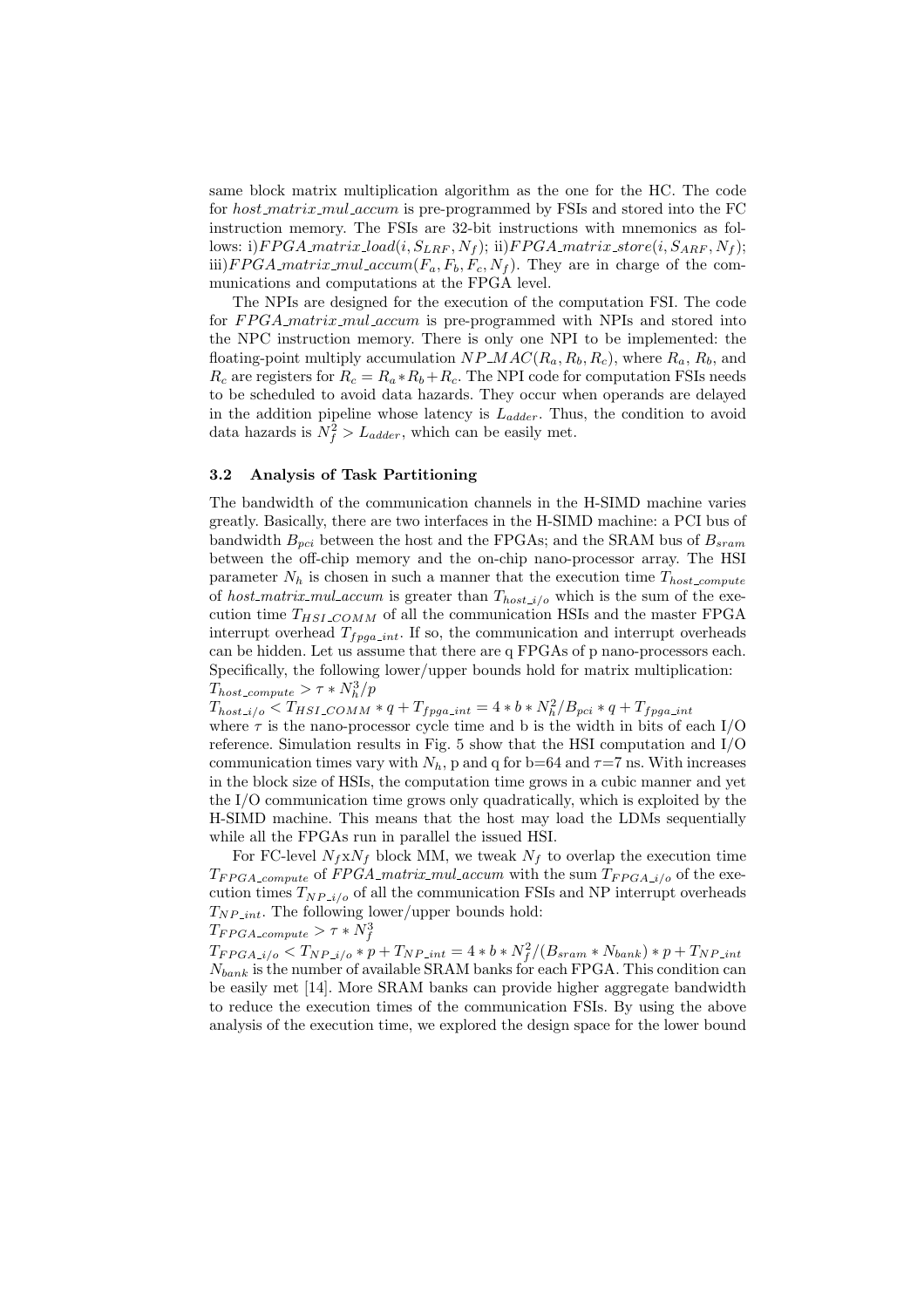

Fig. 5. Execution times of the computation and communication HSIs as a function of  $N_h$ , p and q

on  $N_h$  and  $N_f$ , respectively. On the other hand, the capacity of the on-board and on-chip memories defines the upper bounds on  $N_h$  and  $N_f$ . For each FPGA on MM operations:  $4*r*N_h^2*b < C_{sram}*N_{bank}$  and  $4*r*N_f^2*b < C_{on-chip}$ , where  $C_{sram}$  represents the capacity of one on-board SRAM bank;  $C_{on-chip}$  represents the on-chip memory capacity of one FPGA; r stands for the redundancy of the memory systems, so  $r=2$  for our memory switching scheme. In summary,  $N_h$ memory systems, so r=2 for our memory switching scheme. In summary,  $N_h$ <br>and  $N_f$  are upper-bound by  $\sqrt{C_{SRAM} * N_{bank}/(8 * b)}$  and  $\sqrt{C_{on-chip}/(8 * b)}$ , respectively.

#### 4 Implementation and Experimental Results

The H-SIMD machine was implemented on an Annapolis Wildstar II PCI board containing two Xilinx XC2V6000-5 Virtex-II FPGAs [7]. We used the Quixilica FPU [8] to build the NPs floating point MAC. In our design environment, ModelSim5.8 and ISE6.2 are enlisted as development tools. The Virtex-II FPGA can hold up to 16 NPs running at 148MHz. Broadcasts of FSIs to the nanoprocessor array are pipelined so that the critical path lies in the MAC datapath. The 1024x1024 MM operation was tested. The block size  $N_f$  of the FSIs was set to 8. The test results break down into computation HSIs, host interrupt overhead, PCI reference time, and initialization and NP interrupt overhead, as shown in Fig. 6. We can tell that the performance of the H-SIMD machine depends on the block size  $N_h$ . When  $N_h$  is set to 64, the frequent interrupt requests to the host contribute to performance penalty. When  $N_h$  is set to 128, the computation time does not increase long enough to overlap the sum of the host interrupt overhead and the PCI sequential reference overheads. If  $N_h$  is set to 512, there is long enough computation time to overlap the host interrupt. However, the memory switching scheme between the EDMs and LDMs does not work effectively because of the limited capacity of the SRAM banks, which results in penalties from both host interrupts and PCI references. If  $N_h$  is set to 256, the H-SIMD pipeline is balanced along the hierarchy such that the total execution time is very close to the peak performance  $T_{peak} = N^3 * \tau / (p * q)$ , where all the nanoprocessors work in parallel. We can sustain 9.1 GFLOPS, which is 95% of the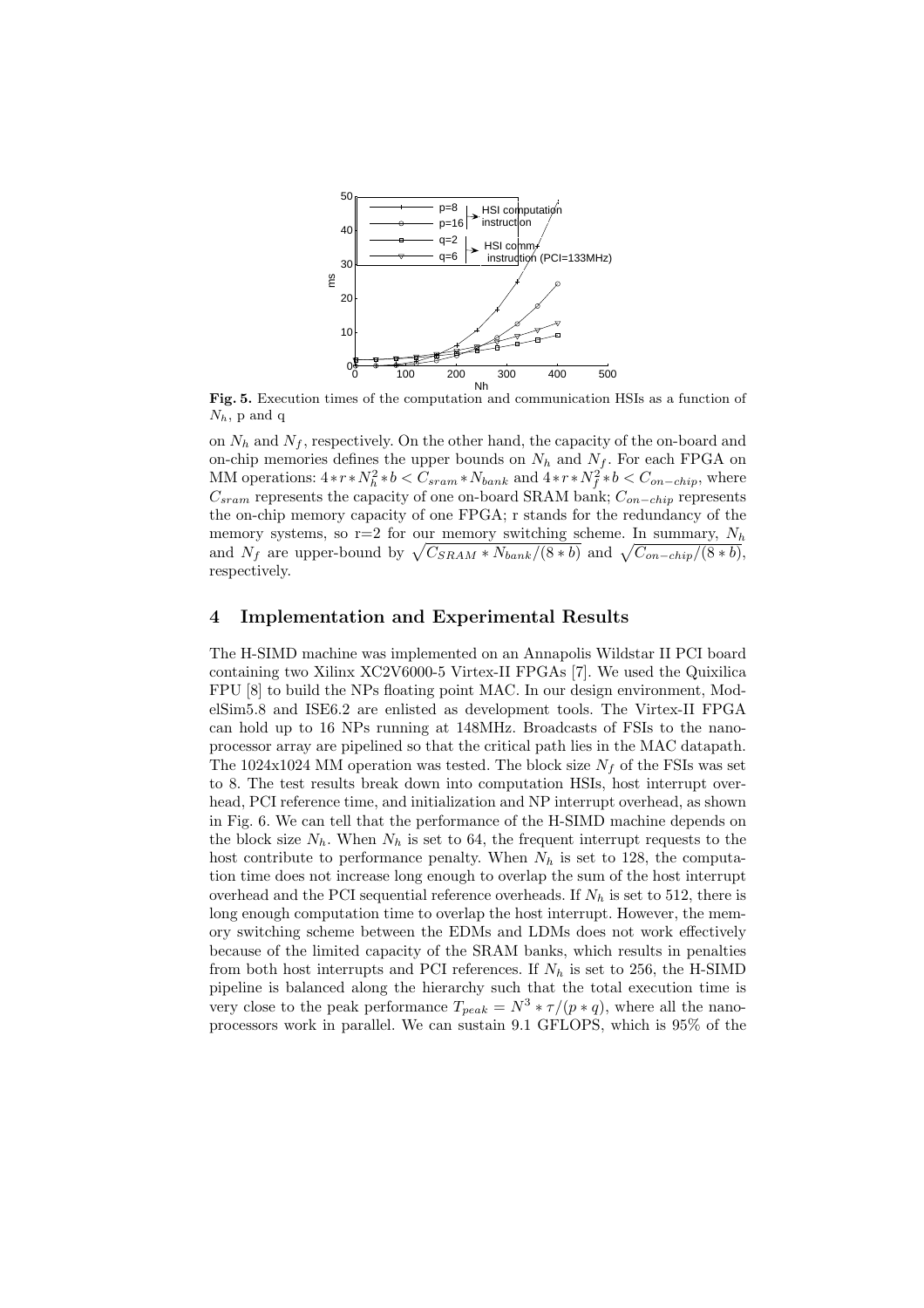

Fig. 6. 1024x1024 MM execution time as a function of  $N_h$ 

peak performance. The execution overhead on the H-SIMD machine comes from the LDM and LRF initializations and the nano-processor interrupt to the FCs.

For arbitrary sizes of square matrices, a padding technique is employed to align the sizes to multiples of  $N_f$  because  $FPGA\_matrix\_mul\_accum$  works on  $N_f x N_f$  matrices.  $N_f$  is set to 8 during the test. Let A and B be square matrices of size NxN. If N is not a multiple of eight, then both the A and B input matrices are padded up to the nearest multiples of eight by the ceiling function. Table 1 presents the test results for different cases. For matrices of size less than 512, the H-SIMD machine is not fully exploited and does not sustain high performance. For a large matrix  $(N > 512)$ , the H-SIMD machine with two FPGAs can achieve about 8.9 GFLOPS on the average.

Table 1. Execution times of MM for various test cases

|      | $ \text{Matrix size} $ H-SIMD machine(ms) $ \text{GFLOPS} $ |       |
|------|-------------------------------------------------------------|-------|
| 200  |                                                             | 2.28  |
| 400  | 18                                                          | 7.111 |
| 600  | 50                                                          | 8.683 |
| 1024 | 238                                                         | 9.023 |
| 2048 | 1900                                                        | 9.042 |
| 4000 | 14100                                                       | 9.078 |

Table 2. Performance comparisons between H-SIMD and other works for a Virtex II Pro125 FPGA

|                                | <b>H-SIMD</b> |     |      |
|--------------------------------|---------------|-----|------|
| Frequency                      | 180           | 200 | 200  |
| Number of PEs                  | 26            | 24  | 39   |
| <b>GFLOPS</b>                  | 9.36          | 8.3 | 15.6 |
| Hide interrupt overhead        | Yes           | No  | No   |
| Size of configuration          |               | 500 | 500  |
| files $(MB/100 \text{ cases})$ |               |     |      |

Table 2 compares the performance of our H-SIMD machine with that of previous work on FPGA-based floating-point matrix multiplications [4][5]. Their designs were implemented on Virtex II Pro125 containing 55,616 Xilinx slices as opposed to our Virtex II 6000 FPGA that contains 33,792 slices. We scaled up the H-SIMD size to match the resources in the Virtex II Pro125. After ISE place and route, 26 NPs can fit into one Virtex II Pro125 running at 180MHz and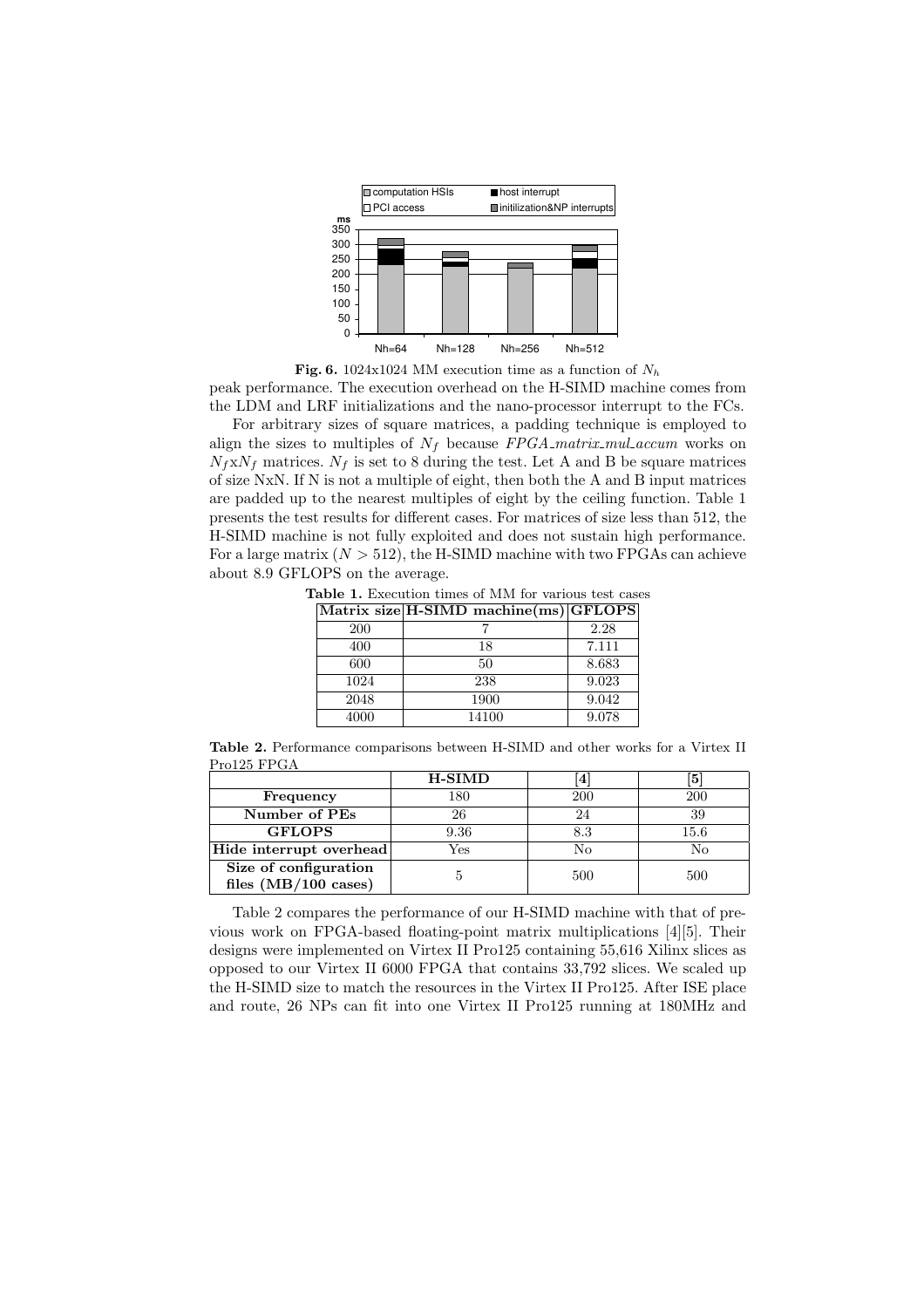Table 3. Cost-performance comparison of the H-SIMD machine and the Xeon processor

| <b>System</b>     | <b>Transistors</b><br>(millions) | Execution<br>time $T(ms)$ | <b>VLSI</b> Cost | Speedup |
|-------------------|----------------------------------|---------------------------|------------------|---------|
| $2.8\mathrm{GHz}$ | 286                              | 3.9                       |                  |         |
| H-SIMD            | 700                              | $1.9\,$                   | 0.58             | 2.05    |
| $(2$ FPGAs)       |                                  |                           |                  |         |

hence achieve the peak performance of 9.36GFLOPS per FPGA. The H-SIMD running frequency can be further increased if optimized MACs are enlisted. [4][5] presented a systolic algorithm to achieve 8.3 GFLOPS and 15.6 GFLOPS on a single XC2VP125 FPGA. However, the H-SIMD machine can be used as a computing accelerator for the workstation when the NR algorithm is implemented. In contrast, the systolic approach does not fit into this computing paradigm because of the FPGA configuration overheads and the large size of configuration files.

The H-SIMD performance also compares favorably to that of state-of-the-art general purpose processors. The Intel Math Kernel Library (Intel MKL) contains the BLAS implementation that has been highly optimized for Intel processors. For double-precision general-purpose matrix multiplication (DGEMM), a 2.8 GHz Xeon with 512 KB L2 cache achieves 4.5 GFLOPS [11]. The timeconsuming computations in the NR algorithm correspond to MMs. Thus, the H-SIMD machine can speed up the NR method by a factor of 1.9. A costperformance analysis of the H-SIMD machine and a Xeon processor is in order now. The ten million system gates in the Virtex II FPGA consume about 400 million transistors. The H-SIMD machine built on the Annapolis board contains two Virtex II FPGAs. Thus, our current implementation of the H-SIMD machine employs roughly 700 million transistors. On the other hand, a 2.8GHz Xeon processor is comprised of about 286 million transistors [12]. For 2048x2048 MM on IEEE-754 double-precision numbers, it takes 3.9s on a Xeon processor as opposed to 1.9s on H-SIMD. According to a widely used VLSI complexity model, the cost C of implementing an algorithm is defined as  $C = A * T^2$ , where A is the chip area and T is the execution time. The chip area is directly proportional to the number of transistors, so we substitute in the cost equation the latter for the former. The VLSI cost and speedup results in Table 3 are normalized with respect to the Xeon processor. The H-SIMD machine can speedup the MM by a factor of two with only about half the VLSI cost.

## 5 Conclusions

In this paper, we analyzed the NR iteration algorithm for power flow problems and designed an FPGA-based MM accelerator for the host workstation. The proposed multi-layered H-SIMD machine paired with an appropriate multilayered HISA software approach is effective for the host-FPGA architecture and can be synthetically used to speed up MM in NR iterations. To yield high performance, task partitioning is carried out at different granularity levels for the host, the FPGAs and the nano-processors. If the parameters of the H-SIMD ma